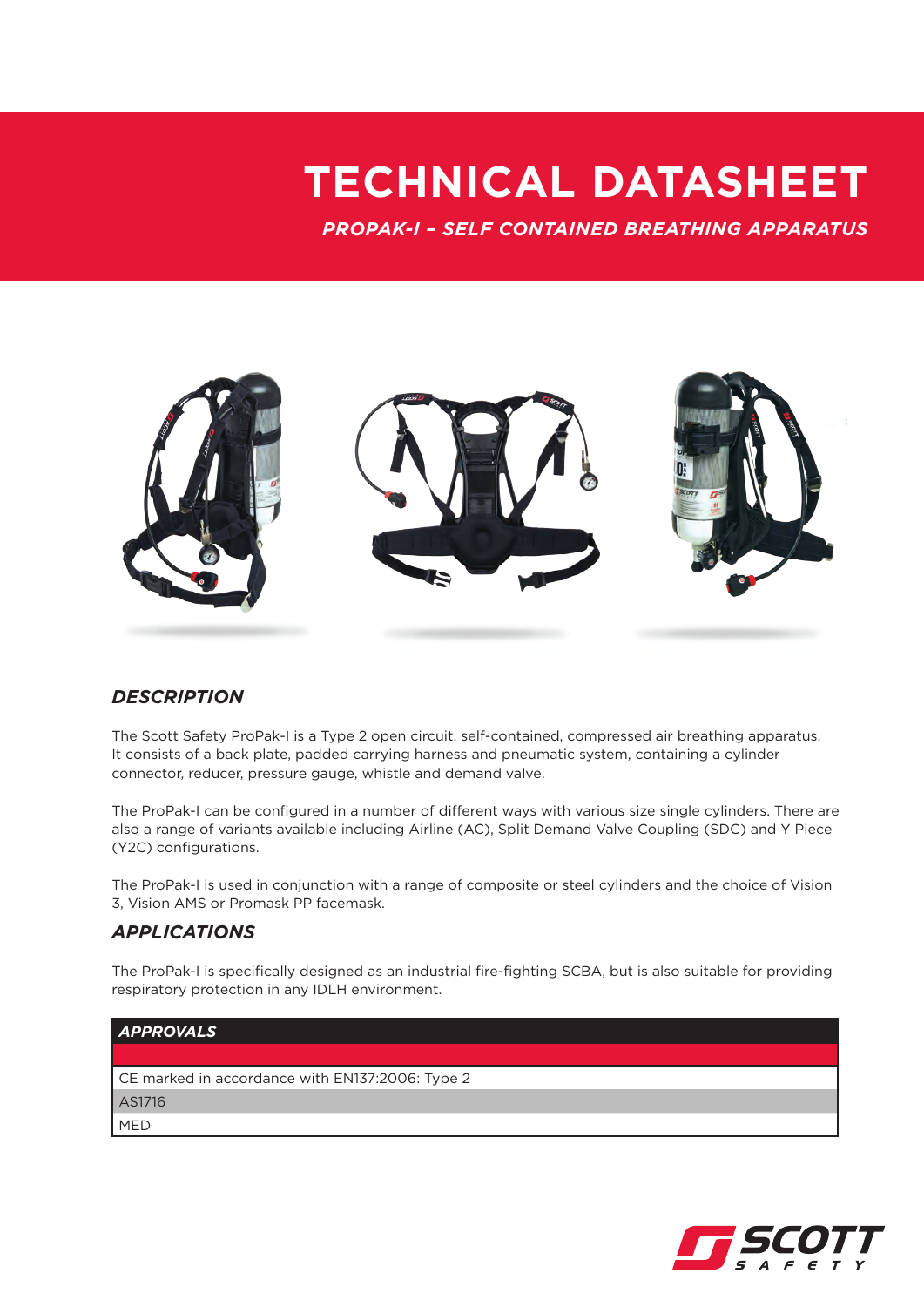# **TECHNICAL DATASHEET**

#### *MATERIALS*

| Pressure Reducing Valve        | <b>Nickel Plated Brass</b>                                                             |
|--------------------------------|----------------------------------------------------------------------------------------|
| Rust Tube (Cyls)               | <b>Brass</b>                                                                           |
| <b>Reducing Valve Seat</b>     | Polyamide (Nylon)                                                                      |
| O-Rings                        | Nitrile, Silicone, EPDM                                                                |
| <b>Reducing Valve Springs</b>  | <b>Stainless Steel</b>                                                                 |
| <b>HP Pressure Gauge</b>       | Stainless Steel, Polycarbonate Lens                                                    |
| <b>HP Pressure Gauge Cover</b> | Neoprene                                                                               |
| MP Air Supply Hose Fittings    | <b>Nickel Plated Brass</b>                                                             |
| Facemask                       | Neoprene, Silicone or Procomp                                                          |
| Facemask Visor                 | Polycarbonate                                                                          |
| MP Air Supply Hose             | EPDM Cover, fabric braid reinforcement, EPDM liner                                     |
| <b>HP Air Hose</b>             | PTCFE liner, stainless steel braiding, Estane sleeve                                   |
| Valve Handwheel                | Glass filled Polyamide/ TPE                                                            |
| Harness                        | Kevlar blend webbing, Proban covered padding                                           |
| <b>Backplate</b>               | Glass & Carbon filled Nylon composite                                                  |
| <b>Backpad</b>                 | Flame retardant cross linked polyolefin closed cell<br>foam covered in a Proban fabric |
| <b>Cylinder Band</b>           | Kevlar Pyrogard blend webbing, reflective thread                                       |
| <b>Strap Buckles</b>           | Glass filled polyamide                                                                 |
| Cylinder                       | Steel or Composite                                                                     |
| <b>Cylinder Valve</b>          | <b>Nickel Plated Brass</b>                                                             |
| <b>Demand Valve Casing</b>     | <b>Glass filled Polyamide</b>                                                          |

## *MAINTENANCE/CLEANING/SERVICING*

N.B. - Cleaning should only be carried out as specified in the user instructions. Maintenance and servicing must only be performed by trained personnel following the procedures in the Service and Maintenance manual.